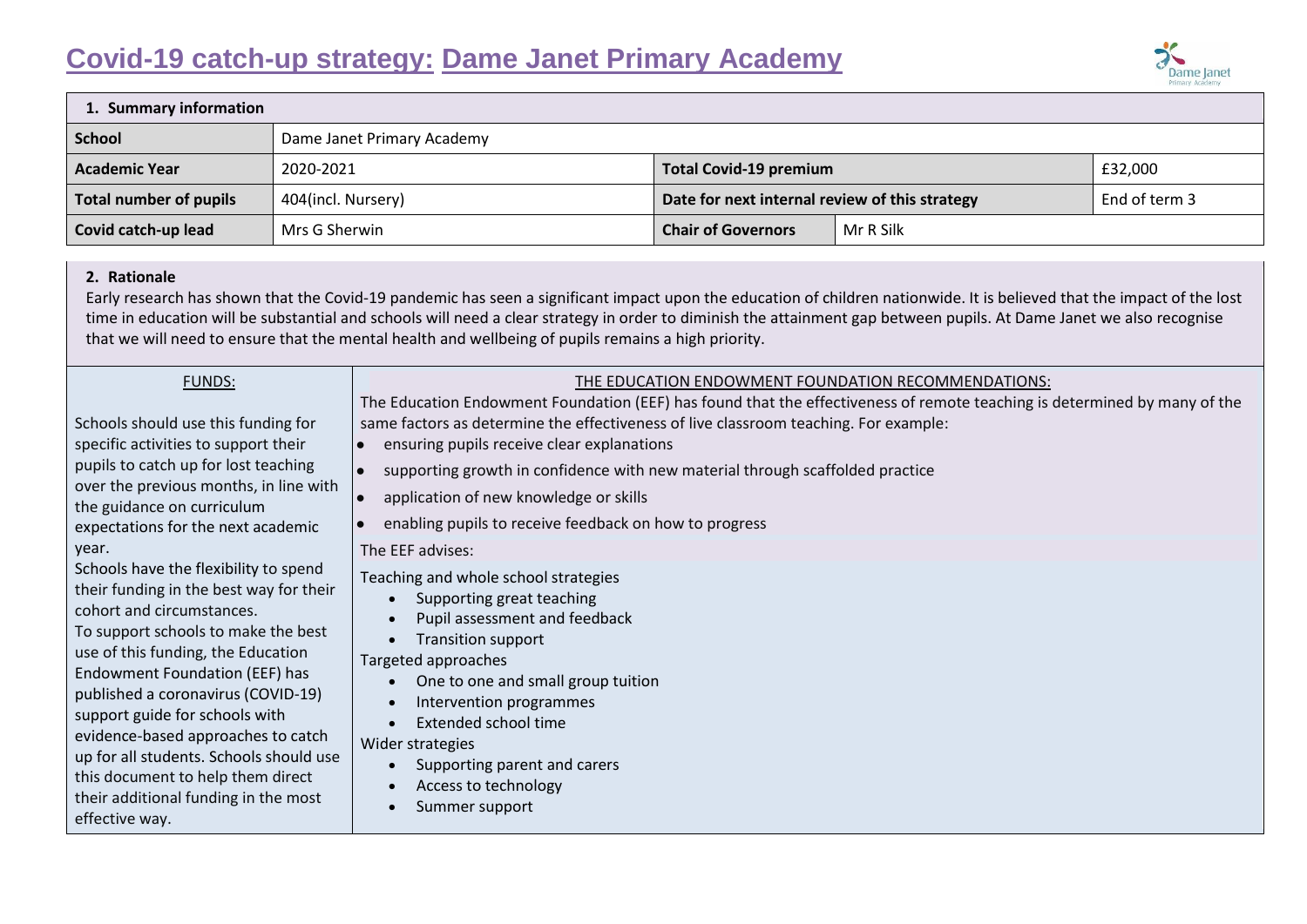### **3. Barriers to attainment**

| In-school and external barriers |                                                                                                                                           |  |  |
|---------------------------------|-------------------------------------------------------------------------------------------------------------------------------------------|--|--|
|                                 |                                                                                                                                           |  |  |
| А.                              | Lower attainment due to significant loss of teaching and learning during the national lockdown                                            |  |  |
| В.                              | Disparity gap between children who were encouraged to engage in home-learning compared to those who did not engage.                       |  |  |
| C.                              | Access to remote learning – including access to technology, understanding of platforms being used                                         |  |  |
| D.                              | Bubble closures, switching learning to a remote offer                                                                                     |  |  |
| E.                              | Attendance directly related to Covid-19: self-isolation of household members                                                              |  |  |
| F.                              | Attendance related to Covid-19 anxieties, inability for single parent households to get children to school during sibling bubble closures |  |  |
| G.                              | Other external factors – family financial hardship, Covid-19 related illness                                                              |  |  |
| Н.                              | Time out of Nursery and other EYFS settings has a detrimental effect on the PSED and language acquisition of pupils                       |  |  |
| п.                              | Emotional resilience of pupils may be affected                                                                                            |  |  |

| <b>IDENTIFIED IMPACT OF LOCKDOWN</b>                                                                                                                                |                                                                                                                                                |  |  |
|---------------------------------------------------------------------------------------------------------------------------------------------------------------------|------------------------------------------------------------------------------------------------------------------------------------------------|--|--|
| The COVID-19 Recovery plan ensured staff were able to focus on a safe return to school - reinstate relationships, establish new routines and rules and support the  |                                                                                                                                                |  |  |
| mental health and wellbeing of the children. The children's mental health and resilience has been typically encouraging and their attitudes towards learning remain |                                                                                                                                                |  |  |
| positive however their learning stamina and gaps in learning needs intense support.                                                                                 |                                                                                                                                                |  |  |
| <b>MATHS</b>                                                                                                                                                        | • Large chunks of the curriculum have been missed so children are joining new year groups without the prior knowledge or consolidation         |  |  |
|                                                                                                                                                                     | of the previous year. • Specific content of knowledge and skills has been missed resulting in gaps in learning in all year groups. • Recall of |  |  |
|                                                                                                                                                                     | basic skills has been impacted - children are not able to recall taught calculation strategies. Times table recall is the most problematic,    |  |  |
|                                                                                                                                                                     | children having forgotten them as they weren't applying and using them for so long. • Headship and subject leaders have been unable to         |  |  |
|                                                                                                                                                                     | monitor their subject with the same level of rigour due to COVID restrictions.                                                                 |  |  |
| READING                                                                                                                                                             | • Children accessed reading during lockdown more than any other subject. This is something that was more accessible for families and           |  |  |
|                                                                                                                                                                     | required less teacher input. However, children are less fluent in their reading and the gap between those children that read widely and        |  |  |
|                                                                                                                                                                     | those children who don't is now increasingly wide. The bottom 20% of readers have been disproportionately affected. • Children have            |  |  |
|                                                                                                                                                                     | missed out on early reading skills meaning they have been placed at a disadvantage in comparison to previous cohorts. • Phonics -              |  |  |
|                                                                                                                                                                     | specific gaps in phonics and recall • Reading stamina has reduced across the school with children having less access to quality texts. •       |  |  |
|                                                                                                                                                                     | Headship and subject leaders have been unable to monitor their subject with the same level of rigour due to COVID restrictions.                |  |  |
| <b>WRITING</b>                                                                                                                                                      | • Children have lost essential practising of writing skills and fluency in writing. Those children who have maintained writing throughout      |  |  |
|                                                                                                                                                                     | lockdown are less affected, however those engaged in remote learning the least need additional support in writing stamina, improving           |  |  |
|                                                                                                                                                                     | their motivation and their understanding of effective sentence and text structure. • Gaps in Early writing skills due to lack of phonic        |  |  |
|                                                                                                                                                                     | knowledge, sentence building and grammar. • Fine motor skills are under developed. • Significant gaps in SPAG knowledge impacting on           |  |  |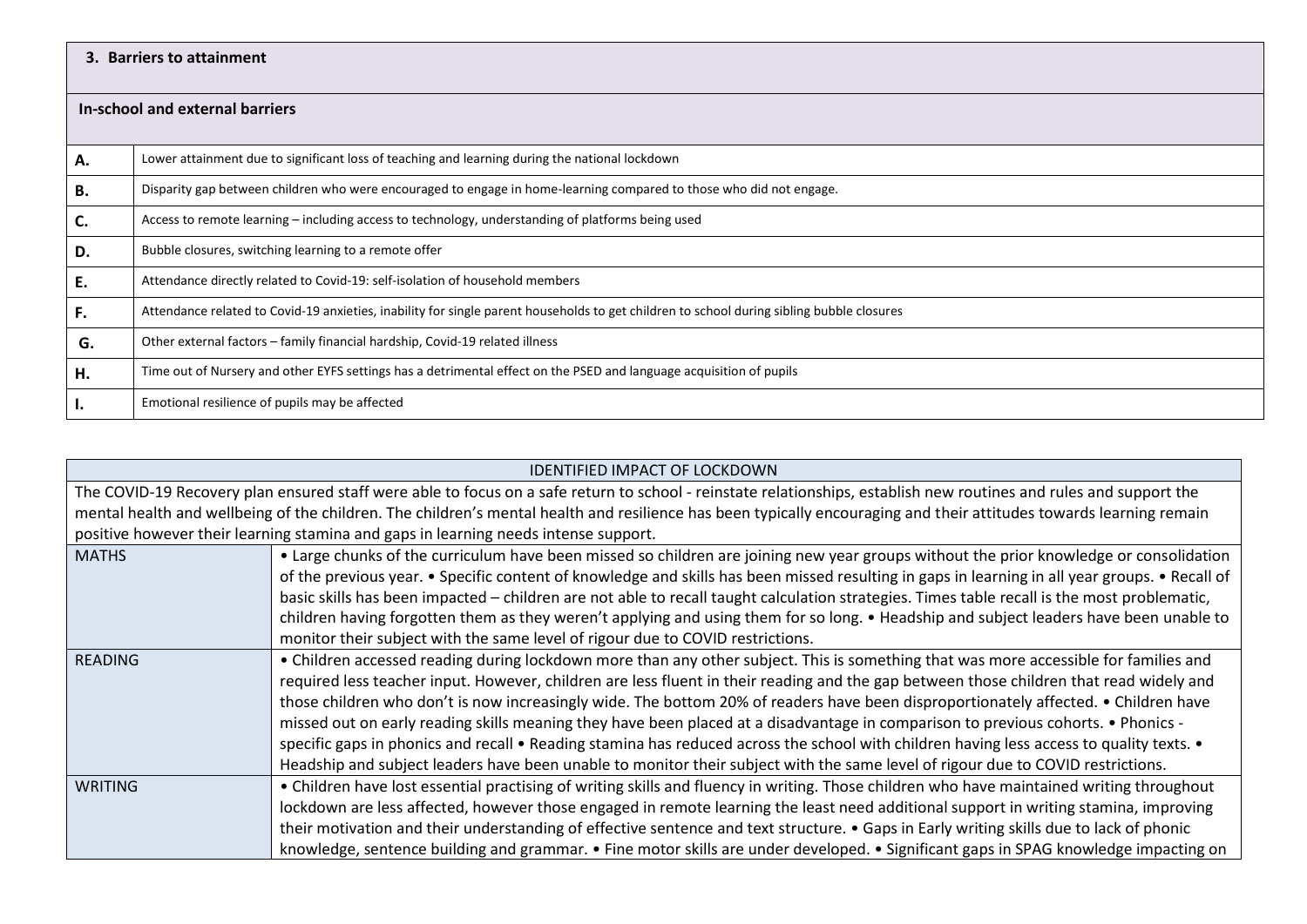|                       | sentence and text level work. • Headship and subject leaders have been unable to monitor their subject with the same level of rigour     |  |  |
|-----------------------|------------------------------------------------------------------------------------------------------------------------------------------|--|--|
|                       | due to COVID restrictions                                                                                                                |  |  |
| l FOUNDATION SUBJECTS | There are significant gaps in knowledge – whole units of work have not been taught in every year group. Children are less able to access |  |  |
|                       | pre-requisite knowledge when learning something new and they are less likely to make connections between concepts and themes             |  |  |
|                       | throughout the curriculum. • Children have missed out on the curriculum experiences e.g., trips, visitors and enriched experiences. This |  |  |
|                       | continues to be the case as we continue to work in a pandemic • Headship and Subject Leaders have been unable to monitor their           |  |  |
|                       | subject with the same level of rigour due to COVID restrictions.                                                                         |  |  |

| 4. Planned expenditure                                                                               |                                                                                                                                                                                                                                                                                |                   |                    |                        |
|------------------------------------------------------------------------------------------------------|--------------------------------------------------------------------------------------------------------------------------------------------------------------------------------------------------------------------------------------------------------------------------------|-------------------|--------------------|------------------------|
| Academic year                                                                                        | 2020-2021                                                                                                                                                                                                                                                                      |                   |                    |                        |
| <b>Desired outcome</b>                                                                               | Chosen action / approach                                                                                                                                                                                                                                                       | <b>Staff lead</b> | <b>Review date</b> | Impact (once reviewed) |
| <b>Teaching and learning</b>                                                                         |                                                                                                                                                                                                                                                                                |                   |                    |                        |
| Rapidly close the<br>attainment gaps for<br>identified children<br>through additional<br>tutoring.   | Using NTS tests from November, phonics screening, Key<br>Stage 2 mock SATs and Star Reader assessments the school<br>will identify the key children who will receive additional<br>tutoring, with an initial focus on developing reading fluency,<br>skills and comprehension. | GS/BT             | Termly             |                        |
|                                                                                                      | 8x 30 minute sessions per week.<br>£13,175                                                                                                                                                                                                                                     |                   |                    |                        |
| Diminish the attainment<br>gap between children<br>who were unable to<br>engage in home-             | Additional teacher contracted from Easter 2021 to support<br>and strengthen the core skills and understanding of pupils<br>across the school.                                                                                                                                  | GS/SH             | Termly             |                        |
| learning.                                                                                            | 3x whole days<br>£6730                                                                                                                                                                                                                                                         |                   |                    |                        |
| Greater access to<br>remote learning for<br>pupils with barriers to<br>accessing online<br>learning. | Purchase homework books (CGP) across a range of subject<br>areas in order that increased practice of key skills will<br>support retrieval of previously learned concepts.<br>£1094                                                                                             | <b>LB</b>         | Termly             |                        |